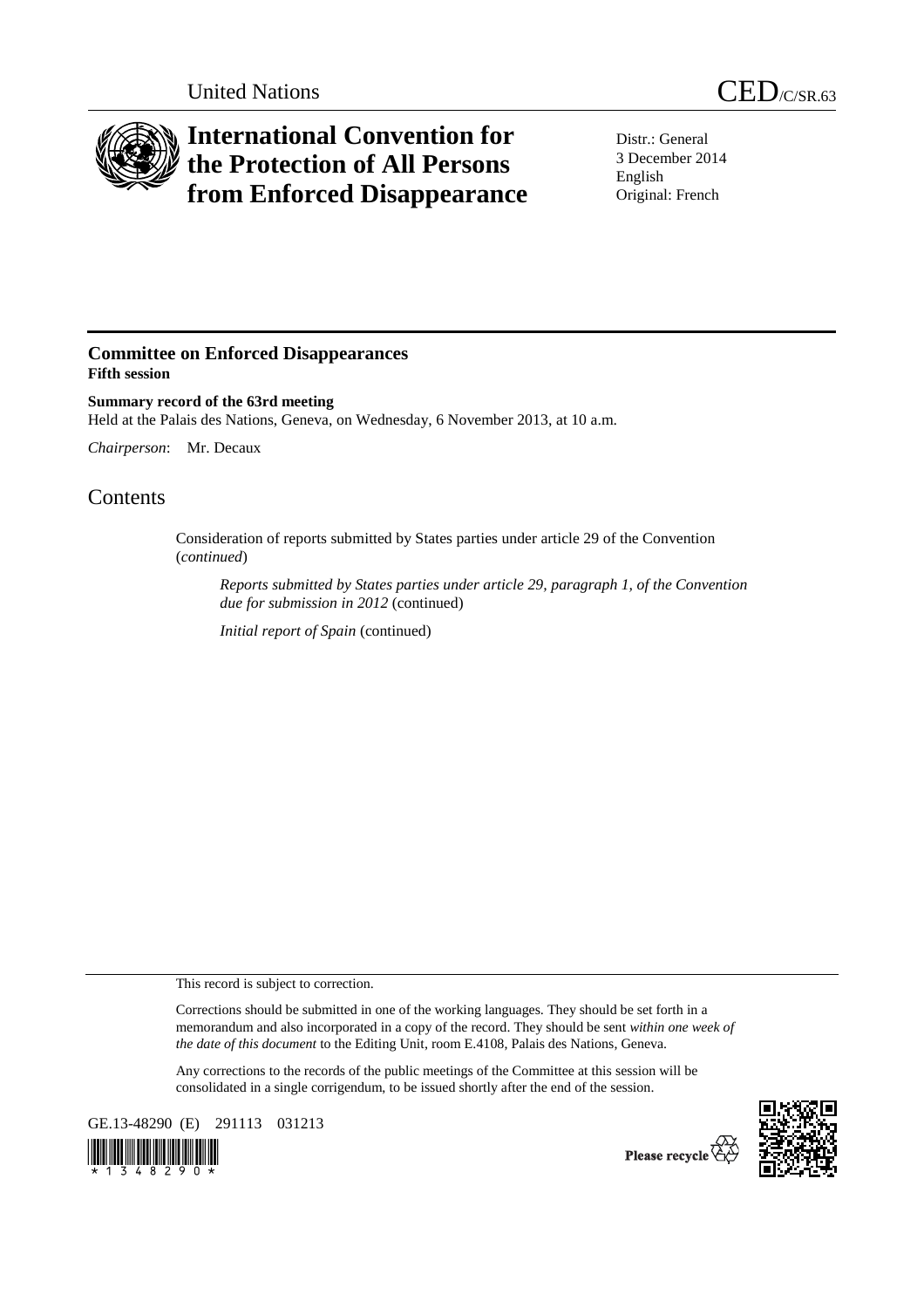*The meeting was called to order at 10 a.m.* 

 **Consideration of reports submitted by States parties under article 29 of the Convention** (*continued*)

*Reports submitted by States parties under article 29, paragraph 1, of the Convention due for submission in 2012* (continued)

*Initial report of Spain* (continued) (CED/C/ESP/1; CED/C/ESP/Q/1 and Add.1)

1. *At the invitation of the Chairperson, the delegation of Spain took places at the Committee table.* 

2. **Mr. Garcé García y Santos** (Country Rapporteur) asked the delegation of Spain to explain how, in order to respect the principle of non-refoulement, the Spanish authorities actually evaluated the danger of a person being subjected to enforced disappearance if that person were returned to the border, and how it could consider that the detention centres for aliens, which the Human Rights Observatory of the University of Barcelona had described as unconstitutional, were compatible with articles 1, 10, 13 and 14 of the Spanish Constitution. He also asked the delegation to explain how incommunicado detention could be considered to be compatible with the Convention and why, as part of the ongoing legislative reform, it had been decided to supplement that regime with monitoring measures rather than simply to abolish it. The delegation might also explain whether incommunicado or informal detention was specifically prohibited in the State party. He asked for clarification as to whether the Advisory Committee of the National Mechanism for the Prevention of Torture had made any specific recommendations in respect of the regime of incommunicado detention, whether it had confidential access, without notice, to all persons deprived of their liberty, including those held incommunicado and whether it had sufficient human and financial resources to carry out its various missions − which needed to be specified. He invited the delegation to explain how Spain guaranteed that registers of detention were duly completed and that the "Garzón Protocol", which, although not binding, had been globally recognized as a model of good practices, was widely disseminated.

3. **Mr. Hazan** (Country Rapporteur) said that he would appreciate information on whether any specific training on the Convention was provided for the categories of personnel referred to in its article 23. As the Committee had received information that the number of enforced disappearances during the civil war and the Franco regime had been at least 100,000, it would like to know whether the State party kept a register that would allow it to confirm or invalidate those estimates; it would also like to know what public agency was responsible for coordinating action in that respect  $-$  in particular with regard to reparation, centralization of information on the sites at which exhumations should be carried out and psychological support for families. He also asked whether the State party planned to establish a truth commission.

4. He asked what judicial and extrajudicial remedies were available in order to obtain full reparation and whether there were any plans to adopt a definition of the term "victim" in conformity with that in article 24 of the Convention. He invited the delegation to respond to the information that the Historical Memory Act was not fully applied, that families came up against obstacles when they attempted to recover the bodies of the disappeared and that the grants awarded for exhumations had been reduced. He also asked for details of the methods used to search for disappeared persons, of the institution responsible for conducting DNA analyses and managing the genetic database, if there was one, and on the project for a national DNA databank. He invited the delegation to indicate whether the State party had progressed with investigations into child abductions and whether it intended to define enforced disappearance of children as a specific criminal offence.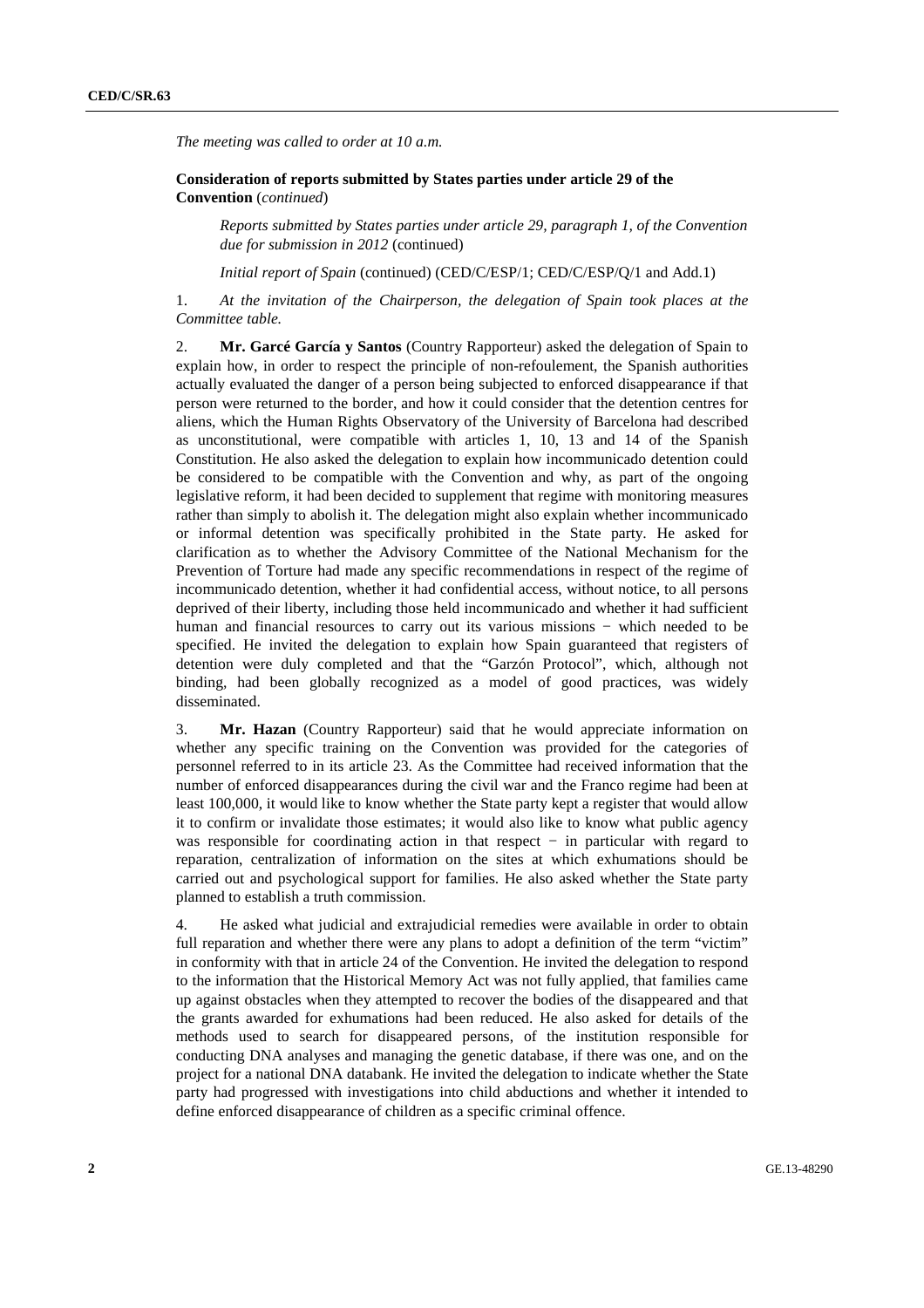5. **Ms. Menéndez Pérez** (Spain) said that the Ombudsman's Office was the national human rights institution. In that capacity, it had played an active role in preparing the report from the very beginning, and in particular by attending all the interministerial coordination meetings. For its part, civil society had been consulted once the draft report had been written, as was customary with reports submitted to the treaty bodies. All the nongovernmental organizations in regular contact with the Human Rights Office had been informed of the process. Approximately 10 of them had expressed an interest and 4 had made comments. The national human rights plan had been adopted in December 2008. It provided for the establishment of a committee, which had been formed in June 2009, to follow-up the implementation of the plan. The plan had been organized around two main themes: firstly, equality, non-discrimination and integration for all, and secondly guarantees for the protection of human rights, with a list of 172 specific commitments. The most emblematic of the measures had been the abolition of the death penalty, ratification of the Convention and the establishment of an office for the victims of the civil war and the dictatorship. A second human rights plan was being drawn up. The Working Group on Enforced or Involuntary Disappearances had been invited to put forward suggestions for the plan, and she took the opportunity to invite the Committee to do the same.

6. **Mr. Viada** (Spain) said that since 2006, 46 complaints concerning enforced disappearances had been lodged under the Historical Memory Act. They had made it possible to locate 13 mass graves containing the remains of 90 people.

7. **Mr. Loma-Osorio** (Spain) said that article 76 of the Military Criminal Code laid down penalties of from 10 to 25 years' prison for the offence of enforced disappearance, and article 27, penalties of from 2 to 8 years' prison. The fact of having acted on orders received from a superior could be considered a mitigating circumstance, unless the order was manifestly illegal. In principle, the military courts heard only offences committed by military personnel (including civilians who had been called up), except during a state of war or siege. In those circumstances, civilians could be tried by a military court, provided the offence involved the defence of the country against an external threat.

8. **Mr. Martinez Torrijos** (Spain) said that whenever anyone was held incommunicado, the competent judge was immediately informed; throughout the detention, the judge determined whether it was necessary. Anyone held incommunicado still had the right to seek a writ of habeas corpus, either themselves or via a relative. The offence of enforced disappearance had been included in the category of war crimes and crimes against humanity. Non-feasance could be invoked as grounds for criminal proceedings against a superior, provided a causal link was established between the omission (the fact that the superior had not attempted to prevent the offence) and the offence itself. Where international legal assistance was concerned, Spain applied the principle that when there was a clash of jurisdiction the relevant jurisdiction was that of the country in which the offence had been committed.

9. **Mr. Loma-Osorio** (Spain) said that where the rights of persons who had been expelled or returned were concerned, the situation was always dealt with on a case-by-case basis taking into consideration the information provided by the person concerned and by the Ministry of the Interior regarding the human rights situation and the threat of persecution in the country of origin. Decisions taken by the executive branch in that respect were subject to judicial supervision by an administrative court with jurisdiction over return and expulsion. As far as the detention centres for aliens were concerned, notwithstanding the principle of freedom of movement, it was difficult to envisage the absence of any administrative control. Persons held in the centres were not deprived of their liberty because they were aliens but because they had committed offences against Spanish law for which the penalty was return to their country of origin. In the case of incommunicado detention, although there was no specific provision, it was not authorized by Spanish law.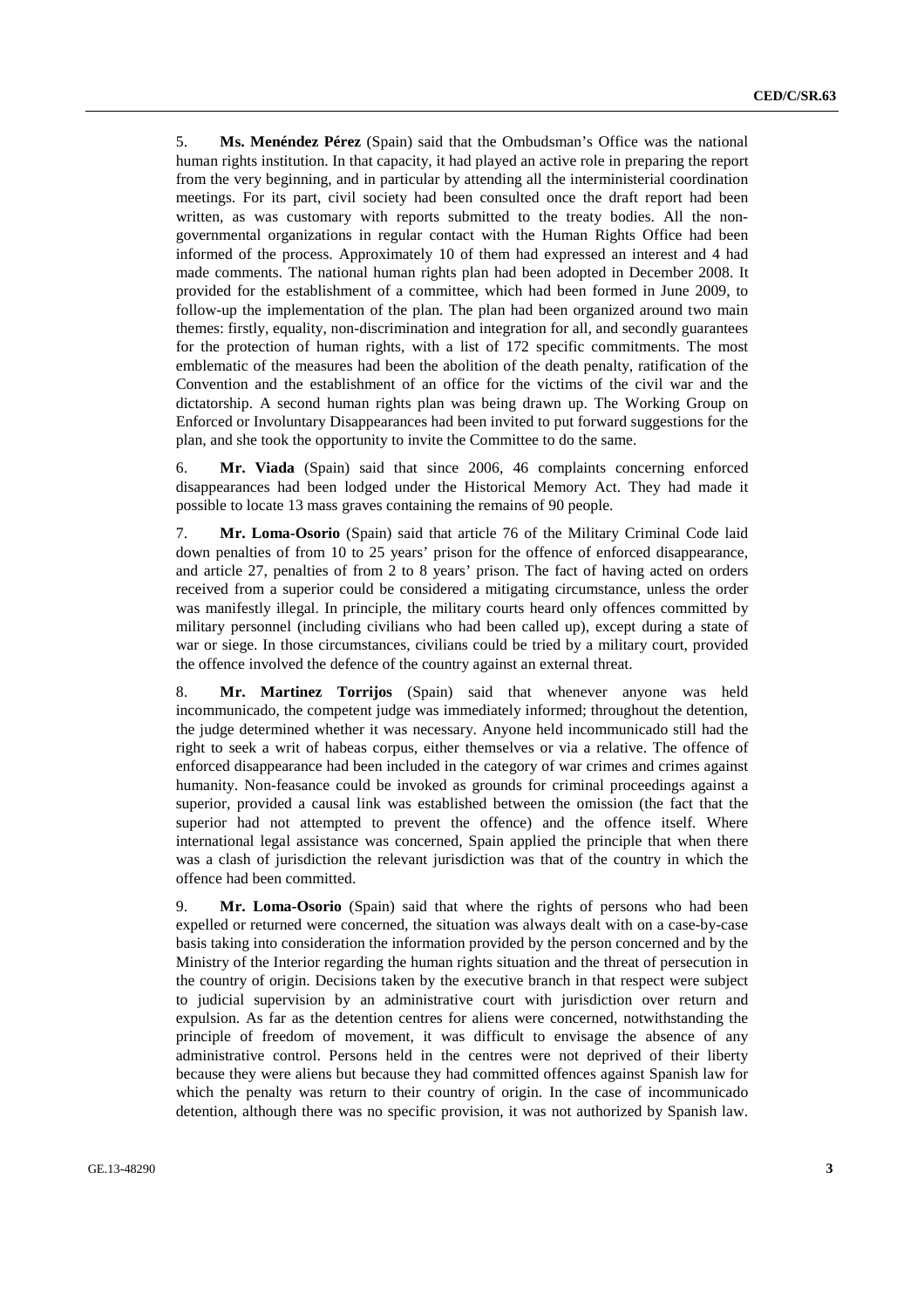Unlawful detention was punishable as an offence under criminal law and the remedy of *amparo* was available.

10. **Mr. Viada** (Spain) added that the regime of incommunicado detention was used to combat organized crime and terrorism and that its length was limited to 5 or 13 days depending on the circumstances. There were no plans to abolish it under the draft legislative reform.

11. **Mr. Martinez Torrijos** (Spain) confirmed that Spain applied the "Garzón Protocol", which completed the provisions on incommunicado detention.

12. **Mr. Esteban** (Spain) said that registers of persons deprived of liberty were subject to national regulations that applied to all the law-enforcement bodies. The three autonomous police forces that were competent in certain regions kept their own register. A specific supervisory body ensured that the instructions concerning the management of the registers were complied with. The information referred to in article 17, paragraph 3 of the Convention was duly recorded.

13. **Mr. Viada** (Spain) said that a written reply to the question on the resources assigned to the Ombudsman's Office and to the national mechanism for prevention of torture would be provided within 48 hours by the Office; however, the Ombudsman did not necessarily require significant additional resources because all State and regional bodies and institutions were required to collaborate with the Office. The Ombudsman could carry out inspections of detention centres without notice.

14. **Mr. Loma-Osorio** (Spain) said that Spain complied with the obligation to provide the training referred to in article 23 of the Convention and that all personnel belonging to the bodies mentioned in the article received not only basic training, but also in-service training on the international instruments and on human rights. As to the definition of the term "victim" in the bill concerning the status of victim, it also encompassed indirect victims, in other words the relatives of persons who had disappeared. The property of disappeared persons could be managed by their defending counsel or by their representative. Under the Civil Code, those persons were appointed by a decision of the court and at the request of the family. Where measures concerning disappearances involving child abduction were concerned, circular No. 2 of 2012 offered the possibility of DNA analyses in connection with an investigation. It assimilated child abduction to unlawful detention. The period of statutory limitation began only from the time when the person whose civil status had been altered became aware of the fact. The Government had set up a working group among several ministries to identify ways of determining filiation, independently from the outcome of the ongoing judicial proceedings, to enable citizens to gather evidence and to avoid the statutory period of limitation. An office had been opened to enable anyone who thought they had been the victim of abduction or an illegal adoption to open a protected electronic file containing all the information obtained on their case by the investigation. Investigations were particularly focused on the administrations and the civil records. Plaintiffs searching for their biological parents could also apply to a forensic medical institute with a DNA database to request cross-checking of their genes with the data held by the institute.

15. **Mr. Esteban** (Spain) said that in 2009, the State Secretariat for Security had issued an instruction defining the appropriate procedure in the case of a disappearance that was manifestly involuntary and had set up a database centralizing information on the victims and the investigations. The database also contained the DNA profile of corpses whose identity was unknown and of the relatives of disappeared persons. The National Institute of Toxicology and Forensic Medical Analyses also analysed the DNA of human remains. The databases of both bodies were compared to attempt to identify and locate disappeared persons.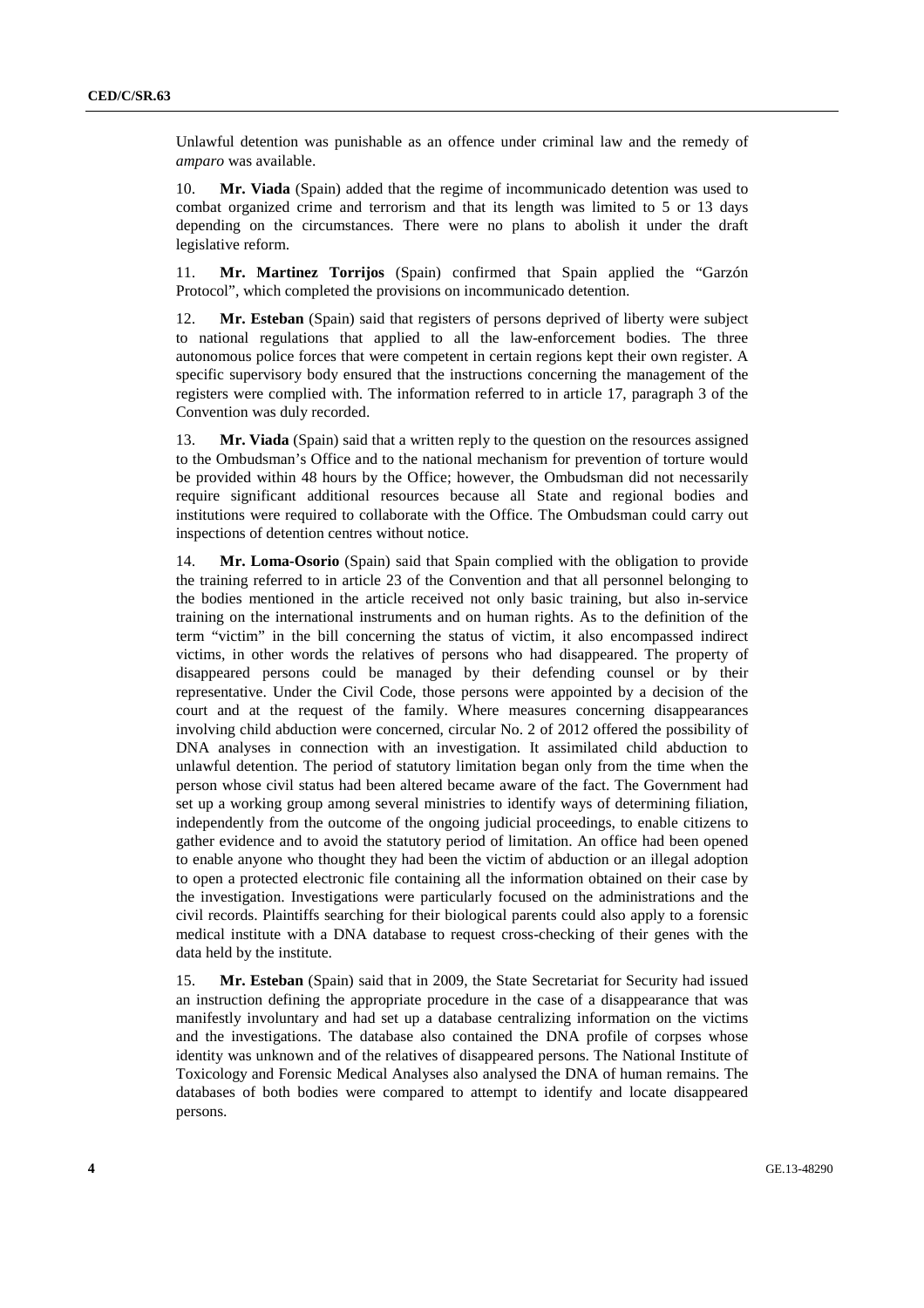16. **Mr. Garcé García y Santos** (Country Rapporteur) asked whether the members of the national preventive mechanism were able to speak in private with persons held incommunicado and whether the 2007 regulations governing the conduct of security personnel towards persons held in custody were applicable throughout Spain, including in the autonomous regions. He requested details of the penalties to which State officials were liable if they failed to inform detainees of their rights in respect of habeas corpus. He also asked the delegation to comment on the differences between the law on habeas corpus and the provisions of article 17, paragraph 2 (f) of the Convention and for details of the circumstances in which the right of habeas corpus could be suspended by virtue of article 55 of the Spanish Constitution.

17. **Mr. Hazan** (Country Rapporteur) noted that 84 corpses had been exhumed and asked whether they had been identified and whether cross-comparisons had been carried out with the information contained in the database of the State Secretariat for Security. He asked for an explanation of the significance of an anonymous burial. Where disappearances of children were concerned, he wondered why there was a gap between the number of complaints lodged by civil society and the number of files examined by the working group. He inquired whether specialized services, such as psychological support, were provided for the relatives of disappeared persons during the searches which led to exhumations and burials. He asked whether the protocol on the exhumation of victims of the civil war and the dictatorship under the Historical Memory Act had been applied, and if so, what had been the outcome. He also asked whether the fact that an exhumation was carried out without legal authority could have any legal implications for the validity of a judicial identification procedure.

18. **Mr. Garcé García y Santos** (Country Rapporteur) asked for details of the provisions of article 47 of the Military Criminal Code.

19. **Mr. Corcuera Cabezut** asked whether, in addition to the general provisions of civil law, there were any specific provisions of Spanish law that concerned recognition of the victims of enforced disappearance.

20. **Mr. Esteban** (Spain) said that it had not been possible to establish a DNA profile for some of the 84 exhumed corpses and that it was sometimes not possible to cross-check data for lack of genetic data from the relatives of deceased persons. As for the application of habeas corpus, the rights and duties of security personnel were defined in the disciplinary regulations of each body, which provided for penalties ranging from suspension to dismissal.

21. **Mr. Viada** (Spain) said that article 55 of the Constitution authorized parliament to suspend habeas corpus during states of siege and the Government to suspend the right under exceptional circumstances, although suspension was not automatic.

22. **Mr. Loma-Osorio** (Spain) said that anyone who suspected that a child had disappeared or been abducted could deposit a DNA profile with the DNA bank. Civil society might wish to give its opinion on the gap between the number of files examined by the authorities and the number of cases reported. Victims' relatives received assistance from the Ministry of Justice and the autonomous provinces, as well as having access to psychologists. As for the presumption that a person was alive, under Spanish civil law, a disappeared person was presumed to be alive until they had been declared dead.

23. **Mr. Garcé García y Santos** (Country Rapporteur) emphasized that Spanish public law served as a reference for the law faculties in many Latin American countries that were attached to the rule of law and which had also experienced a transition to democracy. He suggested that Spain could cooperate with the Committee to promote the safeguards to which all the victims of enforced disappearance should be entitled, out of respect for the right to justice and truth.